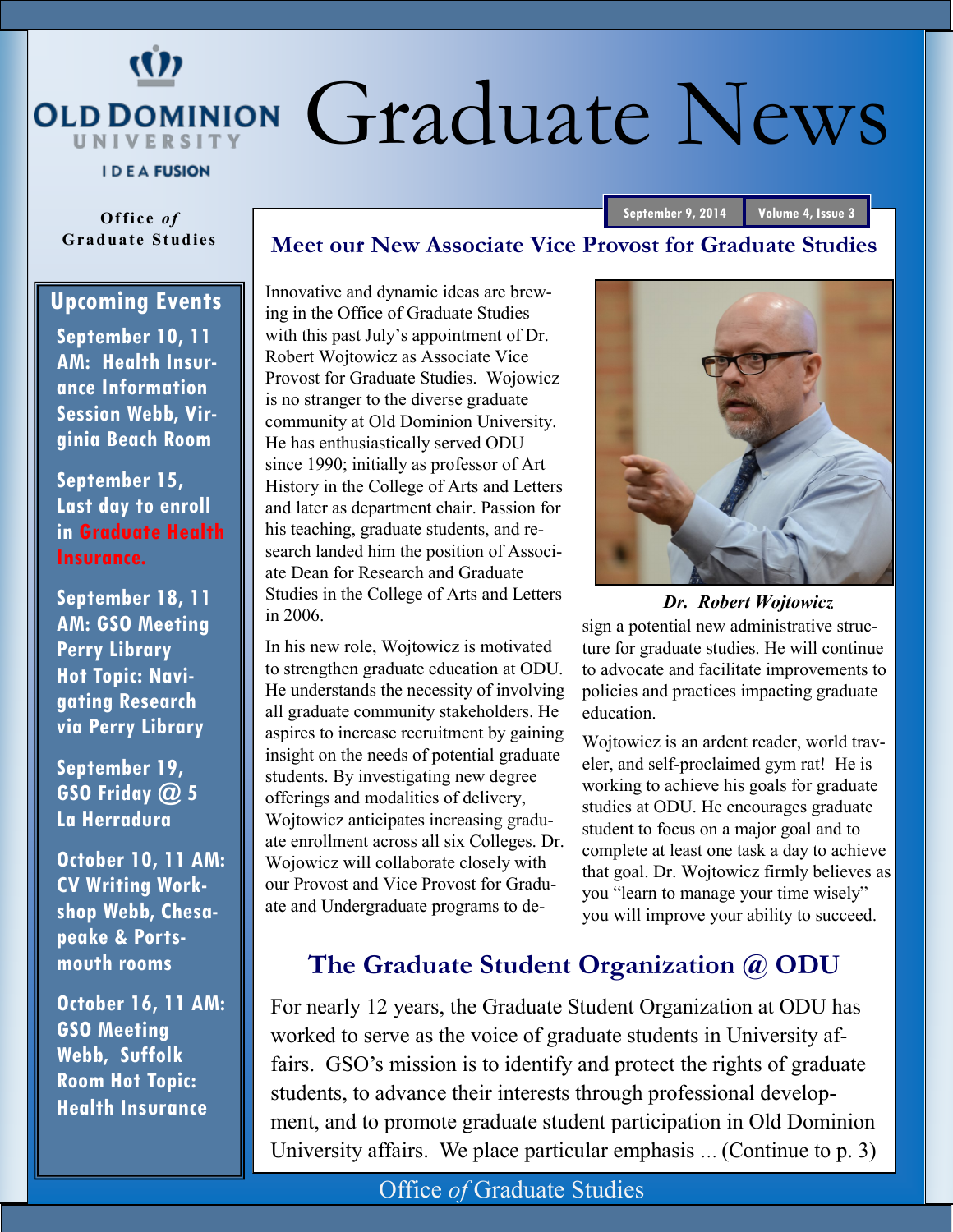OLDDOMINION Graduate News

UNIVERSITY

(I)

**September 9, 2014 Volume 4, Issue 3**

### **Health Insurance Now Available for Graduate Students!**

Old Dominion University values the health and well-being of its graduate students. Following the diligent efforts of a campus-wide committee, the University has selected UnitedHealthcare to provide insurance for all international and domestic graduate students enrolled in courses at the University's main campus or higher education centers.

UnitedHealthcare's policy meets the requirements of the Affordable Care Act, and it carries a "gold" rating. The University encourages all graduate students to review the certificate of coverage located at [www.uhcsr.com/odu.](http://www.uhcsr.com/odu) This document provides coverage details, including qualifications, costs, benefits, exclusions, reductions, and limitations.

If the plan meets your needs, please consider enrolling. Insurance is available on a semester-bysemester basis. To enroll for the fall semester (August through December), the deadline is **September 15, 2014.** The deadline for the spring 2015 semester (January through July) will be **February 15, 2015**. The total premium must be paid upon enrollment.

F-1 and J-1 international students are automatically enrolled in the plan. Students who wish to be waived from enrollment may do so only with the approval of the Office of International Programs.

Qualifying degree-seeking, domestic graduate students must enroll online at [www.uhcsr.com/odu.](http://www.uhcsr.com/odu)

Qualifying degree-seeking graduate students holding an assistantship and earning a minimum of \$5,000 a semester are eligible for a special subsidy. Students in this category must enroll at: [https://requestcoverage.uhcsr.com/odu.](https://requestcoverage.uhcsr.com/odu)

If you have additional questions, please contact UnitedHealthcare's customer service center at 1-800-767-0700 or at [www.uhcsr.com/odu](http://www.uhcsr.com/odu) or the Office of Graduate Studies' health insurance address [gradhealth@odu.edu.](mailto:gradhealth@odu.edu)

## **Insurance Enrollment Highlights**

| <b>Graduate Student Type</b>                                                                                                                           | Rates: Entire policy must be purchased<br>at once for each semester.                                                             | <b>To Enroll</b>                                 |
|--------------------------------------------------------------------------------------------------------------------------------------------------------|----------------------------------------------------------------------------------------------------------------------------------|--------------------------------------------------|
| Domestic, degree-seeking: Enrolled at<br>ODU's main campus or a higher edu-<br>cation center                                                           | $\boldsymbol{\mathcal{X}}$<br>(fall)/ \$1,204<br><b>\$860</b><br>(spring)<br>summer) equates to \$172/month                      | www.uhcsr.com/odu                                |
| Domestic, degree-seeking<br>graduate assistant earning at least<br>\$5,000/semester & enrolled at ODU's<br>main campus or a higher education<br>center | \$720 (fall) $\&$ \$1,008 (spring $\&$<br>summer) equates to \$144/month.<br>taxable subsidy<br>\$450<br>will<br>be<br>provided. | https://requestcoverage.uhcsr.com/<br><u>odu</u> |
| International students with F-1 and J-1<br><b>VISAS</b>                                                                                                | \$720 (fall)<br>$&$ \$1,008 (spring $&$<br>summer) equates to \$144/month.                                                       | Enrollment is automatic.                         |

Office *of* Graduate Studies